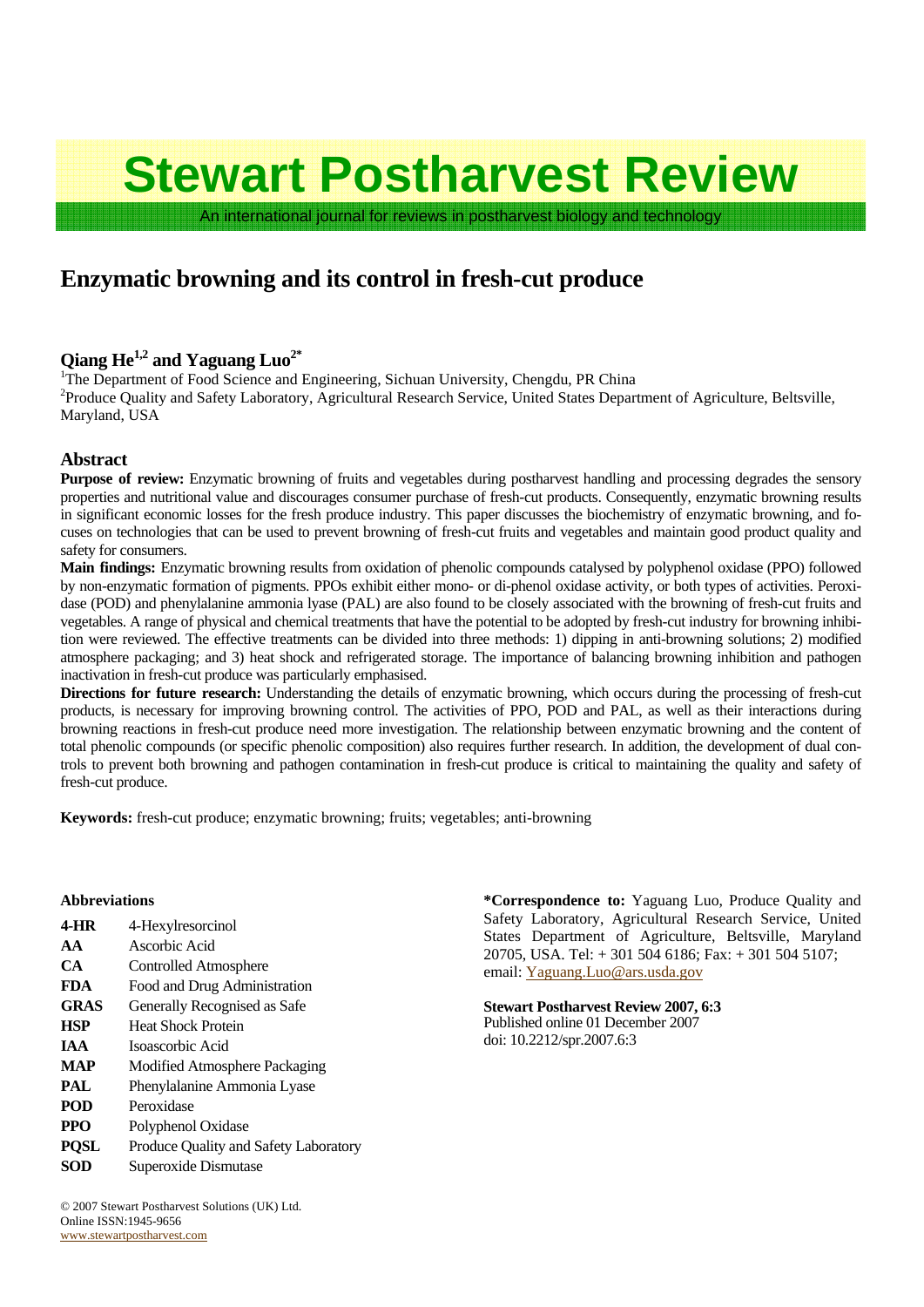#### **Introduction**

The fresh-cut produce industry is one of the fastest growing food industries in the USA. It has been rapidly expanding over the past two decades as a result of consumer demands for fresh, nutritious and convenient foods. The nutritional benefits of consuming fresh fruits and vegetables are well documented. Fresh fruits and vegetables provide valuable sources of antioxidants including vitamins A, C and E, carotenoids and flavonoids, as well as minerals. Growing evidence suggests that habitual inclusion of fresh produce in the diet may prevent or reduce the risk of several chronic diseases [1, 2]. In addition, fresh-cut produce also offers other advantages over bulk produce in terms of waste management, shipping and in-store labour cost reduction, etc. Fresh-cut products remain in a minimally-processed and fresh state. Minimal processing includes peeling, cutting, washing and sanitising, drying and packaging, so that the finished product is ready to eat. Fresh-cut products are characterised as prepackaged fruits or vegetables that have been peeled or cut into 100% usable product. Lack of a microbial killing step and vulnerability of injured plant tissues to microbial growth result in a short shelf-life for fresh-cut products due to spoilage, as well as an increased risk of contamination by pathogens. High standards of food quality and safety are essential for sustained growth of the fresh-cut produce industry.

Enzymatic browning is a widespread colour reaction occurring in fruits and vegetables, which involves the interaction of oxygen, phenolic compounds and polyphenol oxidases (PPOs). Browning is usually initiated by the enzymatic oxidation of monophenols into *ο*-diphenols and *ο*-diphenols into quinones, which undergo further non-enzymatic polymerisation leading to the formation of pigments. Enzymatic browning is detrimental to quality maintenance of the fresh-cut fruit and vegetable industry, although it is beneficial to the development of colour and flavour in some food items such as tea, coffee and cocoa. A variety of fruits and vegetables, such as apple, pear, banana, peach, lettuce and potato, are especially susceptible to enzymatic browning during processing and storage. Browning not only has a negative effect on their appearance, but also may impair other sensory properties including taste, odour and texture, as well as nutritional value [3, 4]. Unlike traditionally processed foods, fresh-cut products consist of living tissues and sustain substantial tissue injury during processing [5]. Enzymatic browning does not occur in intact plant cells since phenolic compounds in cell vacuoles are separated from the PPO that is present in the cytoplasm. Once tissues are damaged by slicing, cutting or pulping, however, the mixture of PPO and phenolic compounds consequently results in a rapid browning reaction. Enzymatic browning of fresh-cut products can lead to considerable economic losses, especially if browning occurs early in the product's projected shelf-life, but after the costs of processing, packaging and storage have been incurred. The understanding of browning and its control from harvesting to consumption is therefore important for minimising losses and maintaining the economic profitability of the fruit and vegetable processors.

#### **Polyphenol oxidase and phenolic substrates**

PPO (1,2-benzenediol: oxygen oxidoreductase; EC 1.10.3.1) is also known as catechol oxidase, catecholase, diphenol oxidase, *o*-diphenolase, phenolase, tyrosinase and cresolase. It contains copper in its active site, which is essential for enzyme activity. PPO catalyses two basic reactions: 1) hydroxylation of the phenolic substrate at the *o*-position, adjacent to an existing hydroxyl group (monophenol oxidase activity); and 2) oxidation of diphenol to *o*-benzoquinones (diphenol oxidase activity). Both reactions use molecular oxygen as a co-substrate. So far, all of the PPOs discovered have the ability to convert *o-*dihydroxyphenols to *o*benzoquinones, but not all PPOs hydroxylate monophenols. A mulberry PPO whose molecular weight is estimated to be 65 kDa was isolated and purified [6\*]. The mulberry PPO has great reactivity towards catechol, 4-methyl catechol and pyrogallol, but shows no activity towards monophenols such as *p*-cresol and L-tyrosine. Gowda and Paul [7\*\*] reported on the monophenolase and diphenolase activities of field bean PPO. Results show that the hydroxylation of ferulic acid and tyrosine by the field bean PPO does not take place in the absence of catechol, while the PPO can catalyse the oxidation of diphenols such as gallic acid, chlorogenic acid and caffeic acid to their quinones. When both monophenol- and diphenol oxidases are present in plants, the ratio of monophenol to diphenol oxidase activity is sometimes as low as 1: 40. Perez-Gilabert and Garcia [8\*] purified PPO from eggplant and found that the catecholase/cresolase ratio is 41:1 at a pH close to the physiological, indicating that the diphenol oxidation predominates over the monophenol oxidation. Diphenol oxidases have received considerably more attention than monophenol oxidases owing to their high catalytic rate and their association with the formation of quinones, which lead to the production of brown pigment. Some PPOs occur with a few subunit modes and the subunits usually differ with respect to chemical, physical and kinetic properties. These subunit differences were believed to be responsible for the different catalysing activities of mono- and diphenolic substrates [9\*].

There is much evidence indicating the involvement of peroxidase (POD, EC 1.11.1.7) and phenylalanine ammonia lyase (PAL, EC 4.3.1.5) in tissue browning of fresh-cut products. POD is another important oxidative enzyme besides PPO in the plant kingdom. It is a heme-containing enzyme, performing single-electron oxidation of phenolic compounds in the presence of hydrogen peroxide. The generation of hydrogen peroxide from the oxidation of some phenolics catalysed by PPO can induce synergistic action between PPO and POD, which suggests the involvement of POD in browning processes [10]. PAL is the first committed enzyme in phenyl propanoid metabolism, and an increase in PAL activity provokes an increase in the concentration of phenolic compounds, which are substrates for PPO and POD. Hisaminato *et al*. [11<sup>\*\*</sup>] observed an apparent relationship between the enzymatic browning and PAL activity of cut lettuce during storage, and found that browning can be prevented by inhibiting PAL activity. Cantos *et al.* [12] reported an overall increase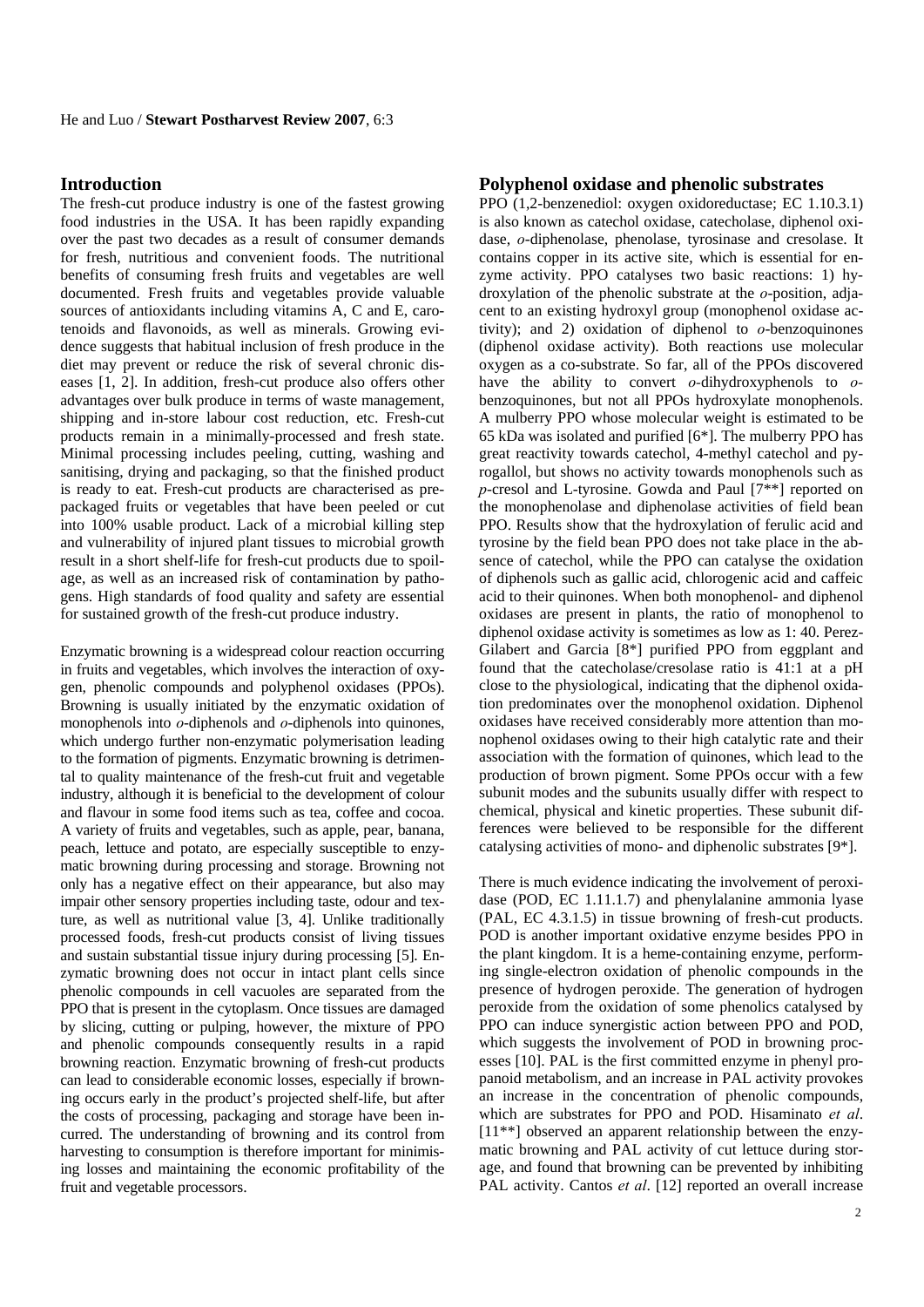in PPO, POD and PAL activities in minimally-processed potatoes, together with an increase of chlorogenic acid content. Kang and Saltveit [13\*] found that the wounding sustained by lettuce tissue during fresh-cut preparation induces the increase of PAL, resulting in the synthesis and accumulation of phenolic compounds that contribute to subsequent tissue browning.

The phenolic compounds of fruits and vegetables are diverse and vary in accordance with species, cultivar, maturity and other plant physiological conditions. Structurally they contain an aromatic ring bearing one or more hydroxyl groups, together with a number of other substituents. Phenolic compounds and PPO are, in general, directly responsible for enzymatic browning reactions in damaged fresh-cut products during postharvest handling and processing. The substrate specificity of PPO varies according to the source of the enzyme. Robards *et al*. [14] reviewed phenolic compounds and their role in oxidative processes, and discussed the relationship of the rate of browning to phenolic content and PPO activity. Browning in peach and apple usually shows a positive correlation with chlorogenic acid content. However, no significant correlation was found between either the rate or degree of browning and PPO, POD or total phenolic content in fresh-cut potato [12].

#### **Control of enzymatic browning**

The most important factors that determine the rate of enzymatic browning of fruits and vegetables are the concentrations of both PPO and phenolic compounds present, pH, temperature and oxygen availability of the tissue. Understanding the effects of these factors on enzymatic browning is necessary in order to control it. So far, various techniques and mechanisms have been investigated to control the enzymatic browning of fresh-cut fruits and vegetables, and in theory all the techniques attempt to eliminate one or more of essential components (such as oxygen, enzyme, copper or substrate) from the browning reaction. Consequently, dips in antibrowning solutions, modified atmosphere packaging (MAP) ,and heat treatment and refrigeration storage are the most common methods used to help maintain the initial colour of fresh-cut fruits and vegetables.

#### **Dipping in anti-browning solutions**

Currently, the use of reducing compounds, including ascorbic acid (AA) and its derivatives, cysteine and glutathione, is most effective for controlling enzymatic browning and calcium ascorbate is already commercially adopted by the freshcut produce industry. Reducing compounds can play an important role in anti-browning either by reducing *o*-quinones to colourless diphenols, or by reacting irreversibly with *o*quinones to form stable colourless products. Sulphites were found to be very effective in controlling browning, however the application of sulphites on fresh and fresh-cut produce was banned by the United States FDA due to its deleterious health effect to the allergenic populations. AA and its derivatives have been used in many studies in concentrations ranging from 0.5 to 4%, and have been the leading generally recognised as safe (GRAS) antioxidants for use on fresh-cut products for the prevention of browning and other oxidative reactions. Generally, its inhibitory effect is also due to the reduction of the *o*-quinones, generated by the action of PPO enzymes, back to phenolic substrates. In addition, AA is also believed to have a chelating effect on the copper prosthetic group of PPO. NatureSeal, which contains mainly calcium ascorbate, has been widely used for browning control of cut apples. Abbott *et al*. [15] compared NatureSeal treatment and an anti-browning treatment developed by the Produce Quality and Safety Laboratory (PQSL) on apple slices. They found that after storage at 5°C for 7 days both treatments maintained cut-surface colour similar to that at the time of cutting; but NatureSeal-treated slices were rated slightly better for texture than those receiving the PQSL treatment. Gonzalez-Aguilar *et al*. [16] reported a better anti-browning effect of isoascorbic acid (IAA) than AA for fresh-cut pineapple. Gorny *et al*. [17\*] reported that a post-cutting dip of 2% AA  $+ 1\%$  calcium lactate  $+ 0.5\%$  cysteine, combined with appropriate MAP treatment, significantly extended the shelf-life of pear slices by inhibiting the loss of slice flesh firmness and preventing cut surface browning.

Several thiol-containing compounds such as L-cysteine and glutathione can reduce *o*-quinones to their corresponding phenol precursors, so they are also effective inhibitors of enzymatic browning. Eissa *et al*. [18] compared the effect of thiolcontaining compounds (cysteinea and glutathione) and AA for their ability to inhibit enzymatic browning in *Red delicious* apple slices stored for 24 h at 4, 25 and 35°C. Cysteinea and glutathione showed significantly higher inhibitory effects than AA under all experimental conditions. The inhibition of browning by thiol-containing compounds is thought to be due to the formation of colourless thiol-conjugated *o*-quinones. Concentrations of cysteine and other thiols required for the achievement of acceptable levels of browning inhibition have however been shown to have negative effects on taste.

Ionisable groups of the protein structure of PPO, POD and PAL enzymes are affected by environmental pH. These groups must be in the appropriate ionic form so as to maintain the conformation of the active site, bind substrates or catalyse the browning reaction. Changes in the ionisation status of the enzymes are generally reversible; however, irreversible inactivation can occur under conditions of extreme pH. Moreover, the stability of the phenolic substrate is also affected by pH, since they can undergo chemical breakdown under extreme conditions of pH. The resulting degradation products often behave as PPO inhibitors, since they share the molecular features of the phenolic substrate. PPO may be rendered inactive by adjusting the pH well below that required for optimum activity with acidulants such as citric, malic and phosphoric acids. Citric acid is one of the most widely used acidulants in the food industry. It is often used in combination with other anti-browning agents such as AA. Citric acid is typically applied at levels ranging from 0.5% to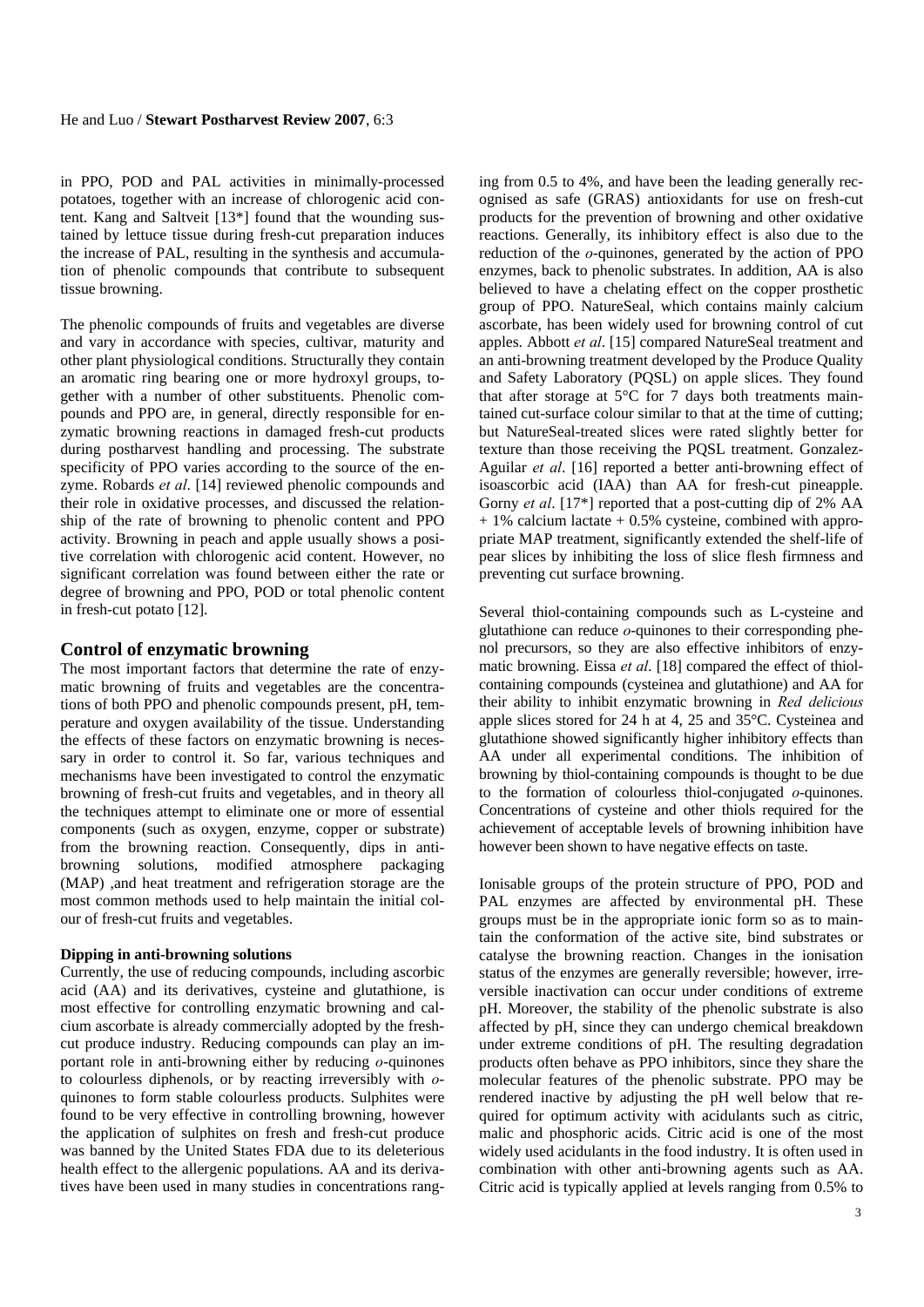2% for the prevention of browning in fresh-cut products. In addition to lowering the pH, citric acid also exerts its inhibitory effect on PPO by chelating the copper at the active site of the enzyme. Jiang *et al*. [19] found that citric acid can stimulate PPO activity at low concentration, but at 0.1 M or higher it can significantly inhibit PPO and extend the shelflife of fresh-cut Chinese water chestnut. Ihl *et al*. [20] reported a positive effect on the shelf-life of minimallyprocessed lettuce by using an immersion solution (citric acid  $+$  calcium chloride  $+$  garlic extract), where the activities of chlorophyllase and PPO were both inhibited.

Chelating agents such as sorbic acid, polycarboxylic acids (citric, malic, tartaric, oxalic and succinic acids), polyphosphates (ATP and pyrophosphates), macromolecules (porphyrins, proteins) and ethylene diamine tetra-acetic acid (EDTA), which can inactivate enzymes by binding to transition metals in the metal-enzyme complex, have been used for a variety of food processing applications. PPO possesses copper at its active site and removal of the copper by chelation inevitably renders PPO inactive. A typical combination of anti-browning agents for fresh-cut products may consist of a chemical reducing agent, an acidulant and a chelating agent. AA has a chelating effect on the prosthetic group of PPO. Polyphosphates have been used as anti-browning agents for fresh-cut fruits and vegetables at concentrations as low as 0.5–2%. Some polysaccharides can also behave as effective browning inhibitors. Pectin, a naturally occurring anionic polysaccharide, inhibits apple juice browning by 5–10% when used at a concentration of 0.5% [21]. Carboxyl groups present in pectin are believed to be capable of chelating the copper moiety of PPO, thus preventing browning. Marshall *et al*. [22\*\*] reviewed the application of chelating agents for the control of enzymatic browning in fruits and vegetables.

PPO activity can be competitively inhibited by 4 hexylresorcinol (4-HR), an *m-*diphenolic compound that is structurally related to phenolic substrates. As a chemically stable, water-soluble compound, 4-HR has been shown to be effective in controlling enzymatic browning in shrimp. The United States FDA has provided GRAS status to 4-HR for use on shrimp since toxicological, mutagenic, carcinogenic, and allergenic studies have shown that there are no risks associated with effective levels. Luo and Barbosa-Canovas [23] reported a significant inhibition in browning of apple slices by dipping treatment in 4-HR solution at concentrations as low as 0.005%. They also found that combining 0.5% AA with 4-HR could eliminate vascular bundle discoloration and synergistically enhanced the browning inhibition [24, 25]. In combination, 4-HR and AA have a synergistic effect on the prevention of browning. Several recent studies have suggested the use of 4-HR on minimally-processed fruits and vegetables. Saper and Miller [26] found that 4-HR alone can retard browning, but cannot prevent the darkening of cut pear edges. The combination of  $0.001$  M 4-HR +  $0.5$  M IAA +  $0.05$  M calcium propionate  $+0.025$  M homocysteine caused fresh-cut apple slices to have an essentially unchanged appearance for 4 weeks at 5°C [27\*]. Saper and Miller [26] also found that 4-HR, in combination with sodium erythorbate, had a beneficial effect on preventing browning of fresh-cut pears. Dong *et al*. [28] reported colour stability of pear products refrigerated for 30 days, after dipping in 0.01% 4-HR + 0.5% AA + 1.0% calcium lactate solutions. Some other PPO enzyme inhibitors, like halide salts, honey, amino acids, peptides and proteins, were reviewed by Marshall *et al*. [22\*\*].

#### **Modified atmosphere packaging**

The rapid growth of the packaged fresh-cut produce industry has been enabled largely by the development of MAP technology. With MAP, the desired balance of oxygen  $(O_2)$  and carbon dioxide  $(CO_2)$  is created through the control of  $O_2$  and  $CO<sub>2</sub>$  transmission of the packaging film and the respiration rate of the produce. Studies have shown that low  $O_2$  and elevated  $CO<sub>2</sub>$  atmospheres can slow down the browning reaction.

Tian's research group made some recent contributions towards the control of enzymatic browning via controlled atmosphere (CA) storage. They investigated the effects of different  $O_2$  and  $CO_2$  atmospheres on physiology, quality and decay of longan fruit (*Dimocarpus longan* Lour) stored in CAs at 2°C, and found that CA more effectively inhibits PPO activity, prevents peel browning and decreases fruit decay than MAP treatment does [29\*]. Particularly, CA with 70%  $O<sub>2</sub>$  concentration was in reducing ethanol production in the flesh, retaining low pH in the peel and preventing peel browning, but stimulated flesh browning after 40 days of storage [30\*]. CA with  $15\%$  CO<sub>2</sub> more significantly reduced fruit decay and extended storage life. Tian *et al*. [30\*] also reported that CA with 5%  $O_2$  + 10% CO<sub>2</sub> more significantly inhibited the activities of PPO and POD, reduced malondialdehyde content, effectively prevented flesh browning, decreased fruit decay and extended the storage life of sweet cherry fruit than other treatments did. Tian *et al*. [31\*\*] considered that PPO, POD, anthocyanin and total phenols were involved in cellular browning of litchi fruit, and pointed out that CA conditions could be effective at reducing total phenol content, delaying anthocyanidin decomposition, preventing pericarp browning and decreasing litchi fruit decay. Recently, Zheng and Tian [32\*] reported that treatment of litchi fruit with 2 and 4 mM oxalic acid could significantly inhibit pericarp browning, due to increased membrane integrity, inhibition of anthocyanin degradation, decline of oxidation and maintenance of relatively low peroxidase activity in the fruit during storage. This finding suggests that application of oxalic acid can effectively control the pericarp browning of litchi fruit during postharvest storage. Wang *et al.* [33\*] determined the effects of different  $O_2$  and  $CO_2$  atmospheres on the activities of lipoxygenase, POD, superoxide dismutase (SOD) and catalase, as well as malondialdehyde content and membrane integrity of peach fruit. They found that a CA with 5%  $O_2$  + 5%  $CO_2$  reduced chilling injury and delayed the reduction of SOD, catalase and POD activities compared with the control, resulting in effective inhibition of flesh browning.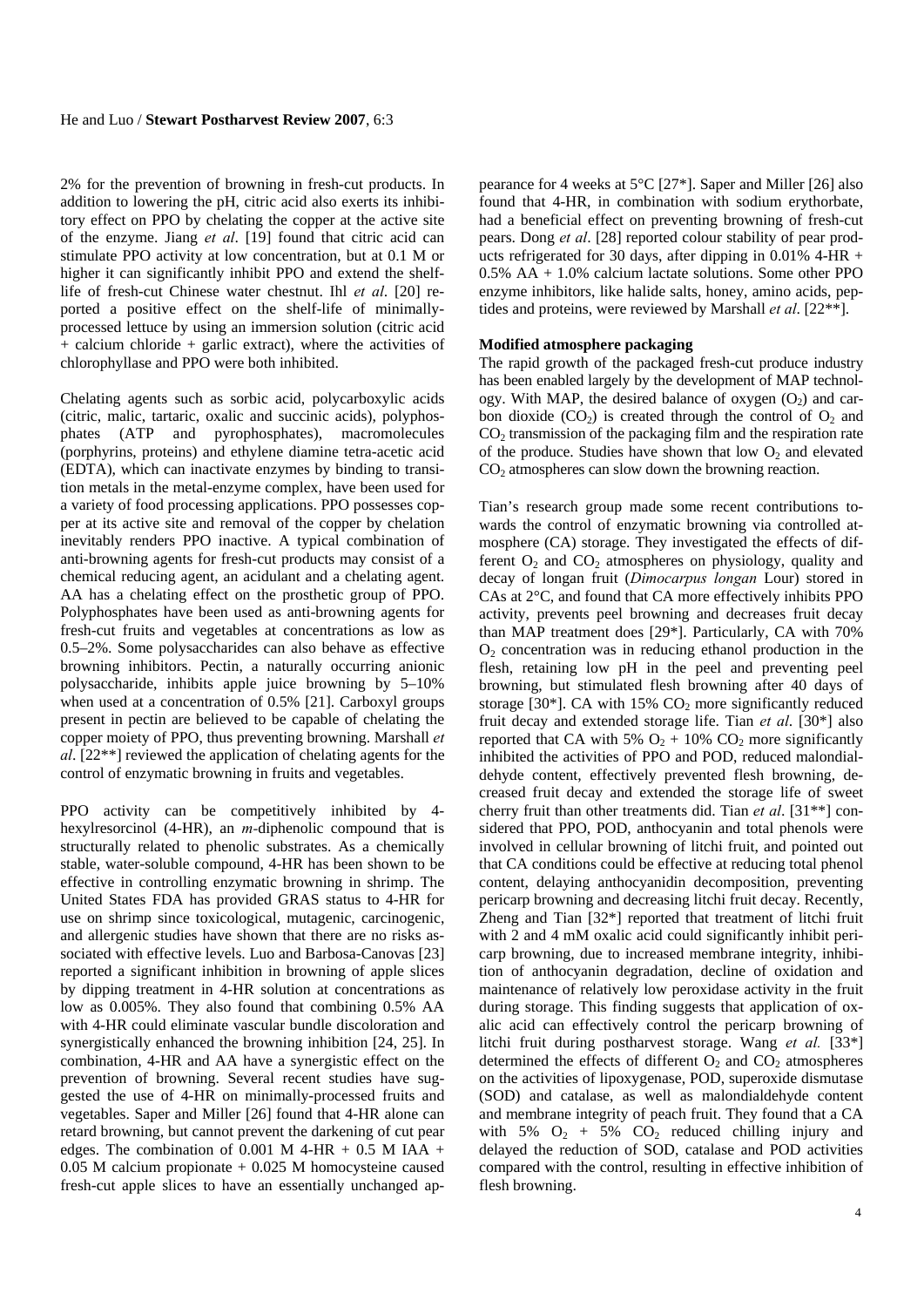#### He and Luo / **Stewart Postharvest Review 2007**, 6:3

Edible films and coatings are gaining importance as approaches that can maintain the quality of fresh-cut products. Edible films can serve as semi-permeable barriers designed to extend shelf-life by reducing moisture and solute migration, gas exchange, respiration and oxidative reaction rates, as well as suppressing physiological disorders on fresh-cut products. Recently, some reports have proposed the use of edible coatings in combination with anti-browning compounds to improve the colour preservation of fresh-cut fruits. Through modification of  $CO<sub>2</sub>$ ,  $O<sub>2</sub>$  and ethylene transmission, the coating/film has the potential to retard water loss, form a barrier to oxygen and control the release of anti-browning compounds on the surface of cut tissues. Edible coatings may be used in combination with other methods such as low temperature and suitable packaging to achieve browning control in fresh-cut fruits and vegetables. McHugh and Senesi [34\*] developed an edible film composed of 61% apple puree, 23% beeswax, 7% pectin, 7% glycerol, 1% AA and 1% citric acid that can prevent browning in apple. Lee *et al*. [35] reported that the initial respiration rate of minimally-processed apples decreased by 5 and 20% in carrageenan (0.5 g/100 mL) coated and whey protein (5 g/100 mL)-coated apples, respectively, at 25°C. They also found that the edible coatings in combination with certain anti-browning agents (AA, citric acid or oxalic acid) effectively prolonged the shelf-life of the minimally-processed apple slices by 2 weeks when stored at 3°C. Flavour acceptance of the coated fresh-cut products is questioned and further investigation is required.

#### **Heat shock and refrigeration**

Heat treatment is the most widely used method for stabilising foods because of its capacity to kill microorganisms and inactivate enzymes. Ensymatic browning in canned or frozen fruits and vegetables may be effectively controlled by treatment with steam or hot water, at temperatures ranging between 70 and 105 °C. However, because of the damage caused to the living tissues and the requirement for "fresh" quality these methods are not suitable for the prevention of browning in fresh-cut fruits and vegetables. Mild heat treatment in the range from 45 to 60°C has been used to induce formation of heat shock proteins (HSPs) which afford a variety of benefits to fresh and fresh-cut produce ranging from browning inhibition to protection against plant pathogens. Loaiza-Velarde *et al*. [36\*\*] reported that an increased PAL activity was induced by the minimal processing of celery, and found that a heat shock treatment at 50°C for 90 s significantly reduced the rise in PAL and subsequent browning. PAL is the first committed enzyme of the primary phenolic pathway, and its activity controls the rate through the phenolic pathway. The phenylalanine reacts with cinnamate and *p*coumarate to produce caffeic acid, which conjugates with quinic acid to generate chlorogenic and isochlorogenic acid, and with tartaric acid to yield caffeoltartaric and dicaffeoltartaric. These four phenolic compounds accumulate in freshcut lettuce and celery, and are associated with subsequent tissue browning. Wounding induces synthesis and subsequent accumulation of phenolic compounds resulting in browning of tissues, despite initially low levels of preformed phenolic compounds (eg, celery, lettuce). The mechanism by which heat shock treatment may reduce browning in fresh-cut celery or lettuce may entail the redirection of protein synthesis away from production of the wound-induced enzymes of phenolic metabolism, and toward the production of beneficial HSPs. Exposure of plant tissue to temperatures about 10°C above the normal growing temperature induces the synthesis of a unique set of proteins called HSPs. This response is ubiquitous to plants and protects the induced tissue from subsequent high temperature stress. Moreover, the synthesis of HSPs is accompanied by a general inhibition of normal protein synthesis, such as the synthesis of wound-induced PAL in fresh-cut celery and lettuce. Murata *et al*. [37\*] studied the effects of heat shock treatment at 50°C for 90 s on the quality of cut lettuce during cold storage. They found that the heat shock significantly repressed the induction of PAL activity and phenolics accumulation and prevented browning in cut lettuce during storage. They also found that AA content was not affected by the heat shock, and that the sensory attributes of treated cut lettuce were superior to those of the control.

Cold storage during distribution and retailing are necessary for the prevention of browning in fresh-cut fruits and vegetables, since refrigerated temperatures are effective in lowering the activities of browning-related enzymes. The rate of enzyme-catalysed reactions is controlled to a great extent by temperature. For every 10°C temperature reduction (in biological important ranges), there is a two-fold decrease in the rate of an enzyme-catalysed reaction. Reduced kinetic energy of the reactant molecules, at low temperatures, results in a decrease in both mobility and "successful collisions" needed to establish enzyme-substrate complexes. However, chilling injury can occur during the storage of some tropical or subtropical fruits. Therefore, commodities susceptible to chilling injury (bananas, mangoes, avocados, tomatoes, etc) should not be stored below their respective critical temperatures. Other vegetables (broccoli, berries, spinach, peas, etc) may be stored at chilling temperatures.

#### **Balancing browning inhibition and pathogen inactivation**

Fresh produce may be handled numerous times as it travels from farm field to dinner table. Contamination with human pathogens can potentially occur at any one of many stages, including in the field by animal carrier or irrigation water, during harvesting, transportation, packaging or distribution. Unlike intact fruits and vegetables, the physical and chemical barriers provided by the epidermis of fruits and vegetables are removed during preparation of produce for the fresh-cut market. This practice creates opportunities for spoilage or human pathogenic microorganisms to directly contact the edible portions of produce, thus leading to more rapid product decay and the potential for pathogen contamination. Wounding during processing releases plant cellular fluids which provide nutritive media on which pathogens, if present, may survive and grow. Therefore, produce safety is of great concern to the fresh-cut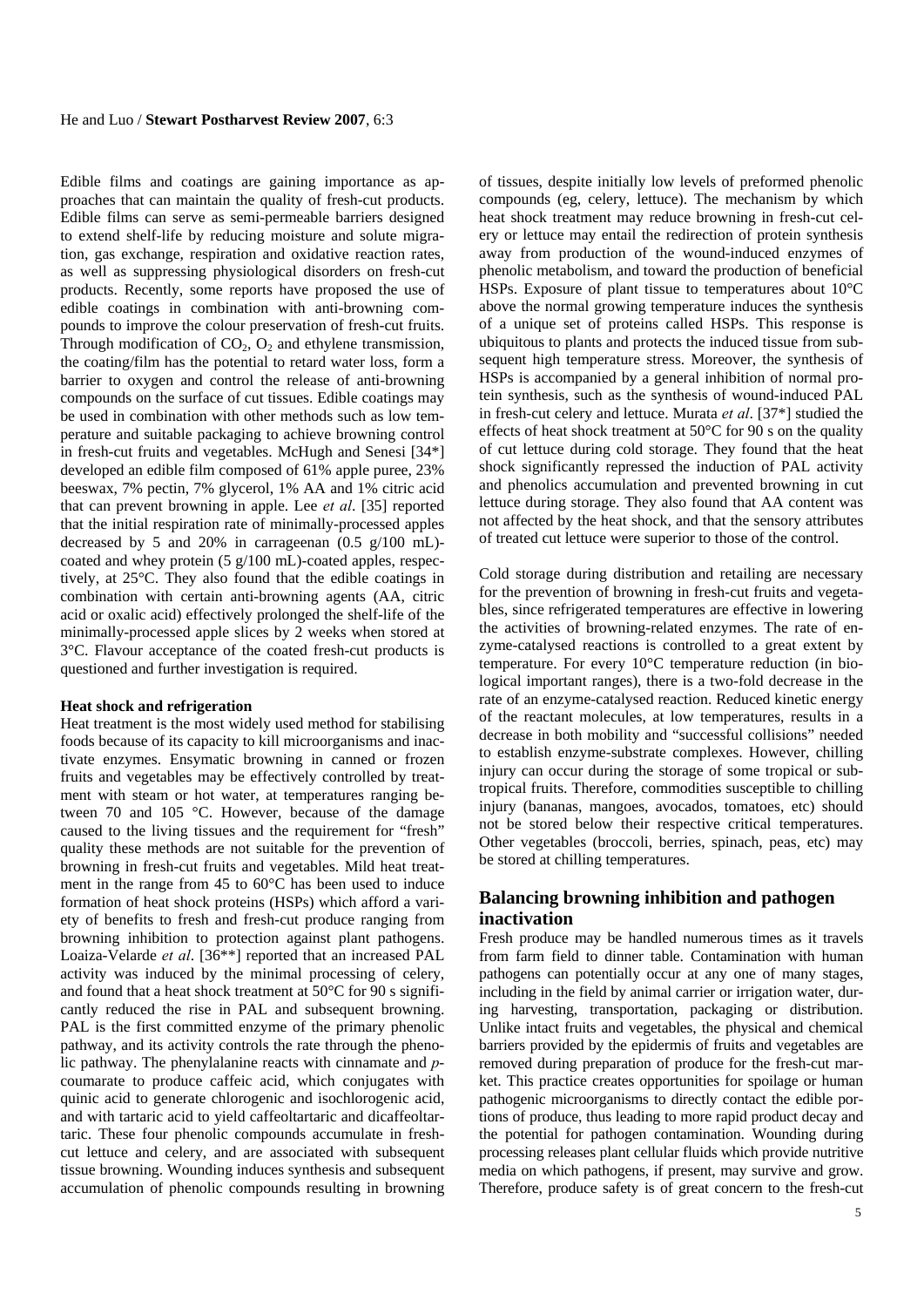#### He and Luo / **Stewart Postharvest Review 2007**, 6:3

produce industry, and sanitisers such as chlorine, ozone and chlorine dioxide are employed during the processing of freshcut fruits and vegetables. Unfortunately, most of the sanitisers used on fresh-cut products are incompatible with many antibrowning agents because the sanitisers tend to be oxidising agents, whereas the browning inhibitors used tend to be reducing agents. Consequently, in combination they usually cancel out each other's desired effects. Urgently needed to maintain safety and quality of fresh-cut apples is a sanitiser that is compatible with current widely used anti-browning solutions or preferably, a solution that can itself provide dual inhibition of browning reaction and microbial growth. Recent studies have shown that sodium chlorite, a known anti-microbial agent, strongly inhibits browning of fresh-cut apples [38\*\*, 39]. Further research done by this group indicated that sodium chlorite exhibited a strong inhibition on PPO from both apples and mushrooms. Since sodium chlorite possesses strong antimicrobial activity, the discovery of the anti-browning effect of sodium chlorite suggests that sodium chlorite has the potential to be applied to food products to achieve a much-needed dual control for both browning and microbial contamination.

#### **Conclusion**

Browning is an economically important physiological disorder that degrades the sensory properties and discourages consumer purchase of fresh-cut fruits and vegetables. Control of browning on fresh-cut products has been the focus of extensive research and many technologies have been explored with successful results. However, concerns over off-flavours and off-odours, food safety, economic feasibility and effectiveness of inhibition, result in few browning inhibitors demonstrating the potential for use in the fresh-cut industry. An important future goal in this field is the discovery of new compounds from natural sources that have health benefits for consumers, as well as providing safe and effective control of browning in fresh-cut products. Studies on effective combinations of different treatments reviewed above needs to be undertaken since no single treatment can effectively prolong the shelf-life of fresh-cut products, while preventing browning and maintaining product quality and safety for consumers. Transgenic technology may be another option to prevent browning of fruits and vegetables. The introduction of products that do not require anti-browning treatment would alleviate the problem of finding a sanitiser that would not interfere with browning inhibitors and thus make it easier to provide high quality, safe, fresh-cut products.

#### **References**

Papers of interest have been highlighted as:

- \* Marginal importance
- \*\* Essential reading
- 1 Cooper DA. Carotenoids in health and disease: Recent scientific evaluations, research recommendations and the consumer. Journal of Nutrition 2004: 134:  $221 - 224$
- 2 Bermejo LM, Aparicio A, Andres P, Lopez-Sobaler AM and Ortega RM. The influence of fruit and vegetable intake on the nutritional status and plasma

homocysteine levels of institutionalized elderly people. Public Health Nutrition 2007: 10(3): 266–72.

- 3 Komthong P, Katoh T, Igura N and Shimoda M. Changes in odours of apple juice during enzymatic browning. Food Quality and Reference 2006: 17: 497– 504.
- 4 Jiang Y. Advances in understanding of enzymatic browning in harvested litchi fruit. Food Chemistry 2004: 88: 443–446.
- 5 Luo Y and Tao Y. Determining tissue damage of fresh-cut vegetables using imaging technology. Acta Horticulture Proceedings 2003: 628: 97–102.
- 6 Arslan O, Erzengin M, Sinan S and Ozensoy O. Purification of mulberry (*Morus alba* L.) polyphenol oxidase by affinity chromatography and investigation of its kinetic and electrophoretic properties. Food Chemistry 2004: 88  $(3)$ : 479 $-484$

\*The authors investigated the activity of PPO purified from mulberry. Results showed that the PPO has strong reactivity towards catechol, 4-methyl catechol and pyrogallol, but none towards the monophenols, *p*-cresol and L-tyrosine.

7 Gowda LR and Paul B. Diphenol activation of the monophenolase and diphenolase activities of field bean (Dolichos lablab) polyphenol oxidase. Journal of Agricultural and Food Chemistry 2002: 50(6): 1608–1614.

\*\* This paper reports a study on the hydroxylation of ferulic acid and tyrosine by field bean PPO. Results showed that substrates with high binding affinity to field bean PPO, such as 4-methyl catechol, L-dihydroxyphenylalanine, pyrogallol and 2,3,4-trihydroxybenzoic acid, could stimulate the hydroxylation reaction. In contrast, diphenols such as protocatechuic acid, gallic acid, chlorogenic acid and caffeic acid were unable to bring about this activation. The presence of catechol, Ldihydroxyphenylalanine and 4-methyl catechol is also necessary for the oxidation of caffeic acid and catechin to their quinones by the field bean PPO. Results also indicate that the diphenol mechanism of diphenolase activation differs from the way in which the same *o*-diphenols activate the monophenolase activity.

8 Perez-Gilabert M and Garcia CF. Characterization of catecholase and cresolase activities of eggplant polyphenol oxidase. Journal of Agricultural and Food Chemistry 2000: 48(3): 695–700.

\* The authors reported that the catecholase/cresolase ratio of eggplant PPO was 41.1, suggesting that the diphenol oxidation predominates over monophenol oxidation in a pH close to the physiological.

9 Fan Y and Flurkey WH. Purification and characterization of tyrosinase from gill tissue of Portabella mushrooms. Phytochemistry 2004: 65(6): 671–678.

\* The article describes a group of tyrosinase isoforms with isoelectric points between 4.9 and 5.2, isolated from gill tissue of Portabella mushrooms. The purified isoforms show monophenolase activity toward 4-hydroxyanisole but practically no activity towards tyrosine or tyramine. The isoforms also show greater activity toward catechol than either 4-methylcatechol, dopa, dopamine, chlorogenic acid, *t*-butylcatechol or catechin.

- 10 Subramanian N, Venkatesh P, Ganguli S and Sinkar VP. Role of polyphenol oxidase and peroxidase in the generation of black tea theaflavins. Journal of Agricultural and Food Chemistry 1999: 47(7): 2571–2578.
- 11 Hisaminato H, Murata M and Homma S. Relationship between the enzymatic browning and phenylalanine ammonia-lyase activity of cut lettuce, and the prevention of browning by inhibitors of polyphenol biosynthesis. Bioscience, Biotechnology and Biochemistry 2001: 65(5): 1016–1021.

\*\* The authors investigated the three factors for enzymatic browning (polyphenol content, PPO activity and PAL activity) during cold storage of cut lettuce. They found an apparent relationship between browning and PAL activity and suggested that regulating the biosynthesis of polyphenols is essential for preventing browning of cut lettuce.

- 12 Cantos E, Tudela JA, Gil MI and Espin JC. Phenolic compounds and related enzymes are not rate-limiting in browning development of fresh-cut potatoes. Journal of Agricultural and Food Chemistry 2002: 50(10): 3015–3023.
- 13 Kang HM and Saltveit ME. Wound-induced increases in phenolic content of fresh-cut lettuce is reduced by a short immersion in aqueous hypertonic solutions. Postharvest Biology and Technology 2003: 29(3): 271–277.

\* In this study, the authors found that wounding during the preparation of fresh-cut lettuce induced the synthesis of PAL, and the synthesis and accumulation of chlorogenic acid that contribute to tissue browning. They also reported that the phenolic content of fresh-cut lettuce was reduced in tissue pieces by an immediately immersing treatment, after cutting, in hypertonic aqueous mannitol solutions for 2 h.